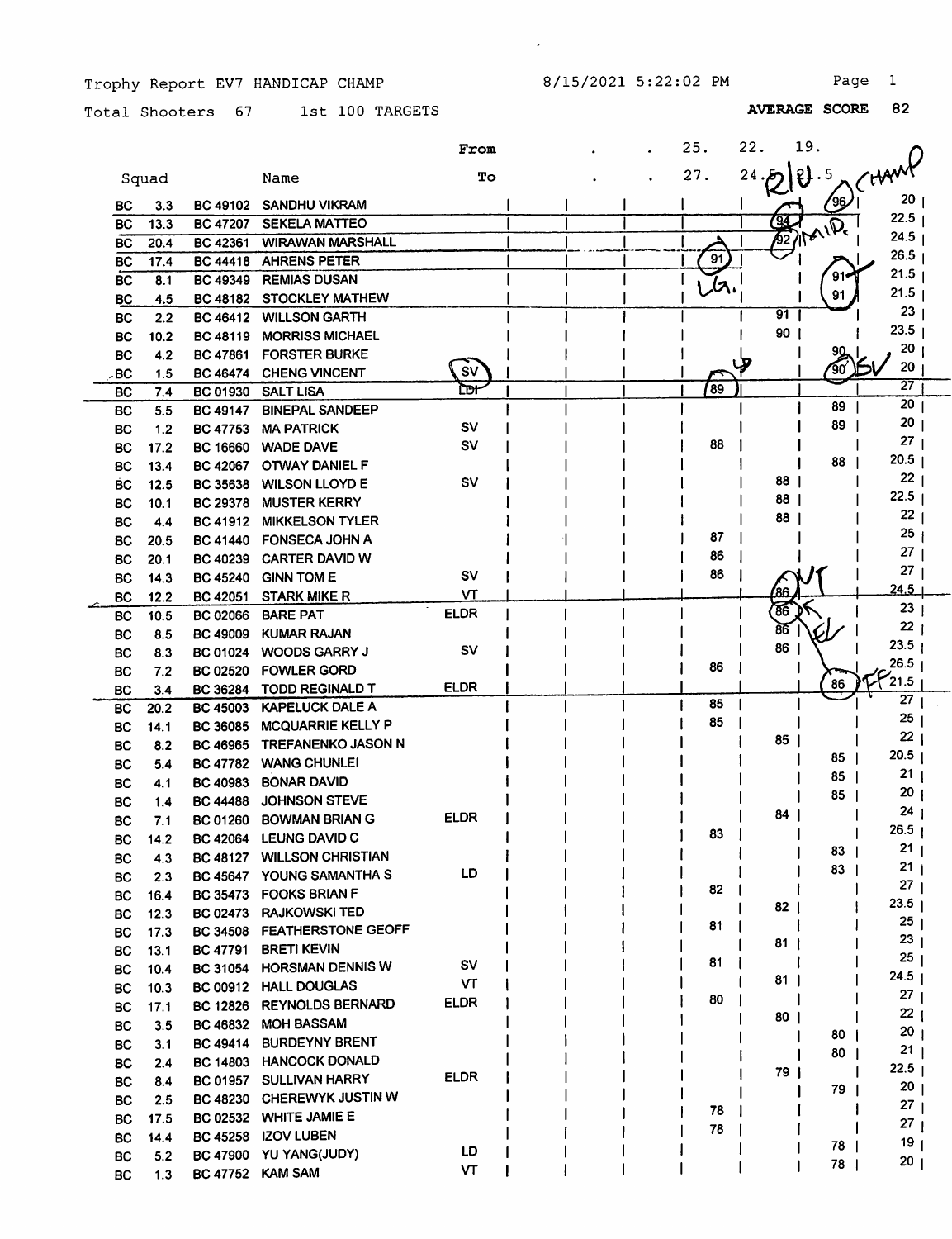Trophy Report EV7 HANDICAP CHAMP 8/15/2021 5:22:03 PM Page 2

 $\mathbf{r}$ 

 $\sim$ 

 $\bar{\beta}$ 

Total Shooters 67 1st 100 TARGETS AVERAGE SCORE 82

|           |       |                 |                         | From        |  |  | 25. |    | 22.  | 19.  |               |
|-----------|-------|-----------------|-------------------------|-------------|--|--|-----|----|------|------|---------------|
|           | Squad |                 | Name                    | To          |  |  | 27. |    | 24.5 | 21.5 |               |
| BC.       | 20.3  | <b>BC 44437</b> | <b>RAMSAY MICHAEL H</b> |             |  |  |     | 77 |      |      | 25            |
| BC        | 16.2  | <b>BC 02044</b> | <b>BROTEN GERALD</b>    | <b>EL</b>   |  |  |     | 77 |      |      | 25.5          |
| BC.       | 13.5  | <b>BC 46556</b> | <b>HUBERMAN JON</b>     |             |  |  |     |    |      | 76   | 21            |
| <b>BC</b> | 7.5   | <b>BC 35436</b> | <b>COLEMAN ROBERT E</b> | sv          |  |  |     | 76 |      |      | 26.5          |
| BC.       | 16.1  | <b>BC 02530</b> | <b>WHITE ROBERT</b>     | <b>SV</b>   |  |  |     | 75 |      |      | 26.5          |
| <b>BC</b> | 14.5  | <b>BC 40291</b> | <b>FADDEN ALAN</b>      | VТ          |  |  |     | 73 |      |      | 26            |
| BC.       | 12.1  | <b>BC 46082</b> | <b>STEVENS DOM</b>      |             |  |  |     |    | 71   |      | 23<br>L       |
| BC        | 5.3   | <b>BC 48231</b> | <b>ZHU DANIEL</b>       | JR          |  |  |     |    |      |      | $\degree$ 19. |
| BC.       | 16.3  | <b>BC 39768</b> | <b>ROSEBOOM BILL</b>    | VT          |  |  |     | 70 |      |      | 27            |
| <b>BC</b> | 16.5  | <b>BC 02030</b> | <b>ELLIS DONOVAN</b>    | VT          |  |  |     | 68 |      |      | 25            |
| BC.       | 12.4  |                 | NW 00036 ZENTNER DENNIS |             |  |  |     |    | 65   |      | 22            |
| <b>BC</b> | 7.3   | BC 02118        | <b>MILLER RON J</b>     | <b>ELDR</b> |  |  |     | 65 |      |      | 25.5          |
| BC.       | 5.1   | <b>BC 48146</b> | <b>ALAZAWI RAND</b>     | JR.         |  |  |     |    |      | 60   | 19            |
| BC.       | 3.2   | <b>BC 49442</b> | <b>AGOSTINO PHIL A</b>  |             |  |  |     |    |      | 60   | 20            |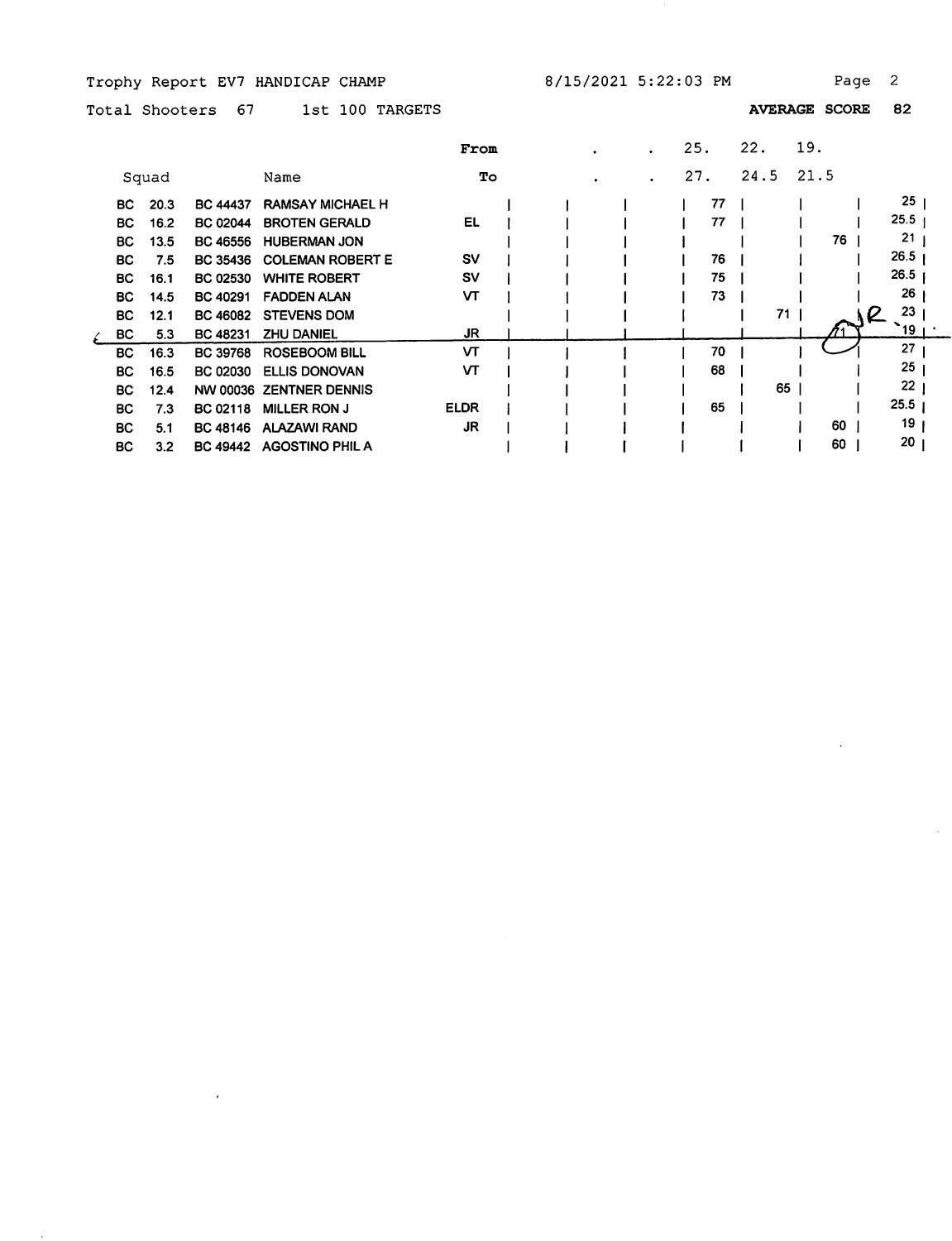| <b>PLEASE MAKE SURE YOUR SCORES ARE CORRECT</b> |                                 |   |                |               |                  |               |            | shootingsportssoftware.com |              |  |  |  |  |
|-------------------------------------------------|---------------------------------|---|----------------|---------------|------------------|---------------|------------|----------------------------|--------------|--|--|--|--|
| #1 - CASH PURSE<br>#3 - 50 OPTION               |                                 |   |                |               | #5 - SPCL HIDDEN | #7 - CALCUTTA |            |                            |              |  |  |  |  |
| #2 - 25 OPTION<br>#4 - LEWIS                    |                                 |   |                |               | #6 - FORD PURSE  |               | #8 -       |                            |              |  |  |  |  |
|                                                 | <b>EV7 HANDICAP CHAMP</b><br>#7 |   |                | 8/15/21       |                  |               |            |                            |              |  |  |  |  |
|                                                 |                                 | 3 | $\overline{2}$ |               |                  |               |            |                            |              |  |  |  |  |
|                                                 | 1.1                             |   |                |               |                  |               |            |                            |              |  |  |  |  |
| <b>BC</b>                                       | <b>1.2 MA PATRICK</b>           |   | <b>SV</b>      |               | 125 23 21 201    |               |            | 891                        | <b>20</b>    |  |  |  |  |
| <b>BC</b>                                       | 1.3 KAM SAM                     |   | VT             |               | 118 19 21 20     |               |            | 781                        | 20           |  |  |  |  |
| <b>BC</b>                                       | <b>1.4 JOHNSON STEVE</b>        |   |                | 5             | 121 21 21 221    |               |            | 85                         | 20           |  |  |  |  |
| <b>BC</b>                                       | <b>1.5 CHENG VINCENT</b>        |   | <b>SV</b>      |               | 121 20 24 251    |               |            | 90 <sub>l</sub>            | 20           |  |  |  |  |
|                                                 | 2.1                             |   |                |               |                  |               |            |                            |              |  |  |  |  |
| BC                                              | <b>2.2 WILLSON GARTH</b>        |   |                | 1234567       | 22 23 24 22      |               | 91         |                            | 23           |  |  |  |  |
| <b>BC</b>                                       | 2.3 YOUNG SAMANTHA S            |   | LD.            | 1234567       | 119 23 20 21     |               |            | 831                        | 21           |  |  |  |  |
| <b>BC</b>                                       | 2.4 HANCOCK DONALD              |   |                | 1234567       | 123 16 20 21     |               |            | 801                        | 21           |  |  |  |  |
| <b>BC</b>                                       | 2.5 CHEREWYK JUSTIN W           |   |                | 1234567       | 121 21 16 211    |               |            | 791                        | 20           |  |  |  |  |
| <b>BC</b>                                       | <b>3.1 BURDEYNY BRENT</b>       |   |                |               | 121 22 21 161    |               |            | <b>801</b>                 | 20           |  |  |  |  |
| <b>BC</b>                                       | 3.2 AGOSTINO PHIL A             |   |                | 45            | 14 14 13 19      |               |            | <b>601</b>                 | 20           |  |  |  |  |
| <b>BC</b>                                       | 3.3 SANDHU VIKRAM               |   |                | 1234567       | 123 24 24 25     |               |            | 96                         | 20           |  |  |  |  |
| <b>BC</b>                                       | 3.4 TODD REGINALD T             |   |                | IELDR 1234567 | 123 21 21 21 1   |               |            | 861                        | 21.5         |  |  |  |  |
| <b>BC</b>                                       | 3.5 MOH BASSAM                  |   |                | 123456        | 120 21 21 18     |               | 80         |                            | 22           |  |  |  |  |
| <b>BC</b>                                       | 4.1 BONAR DAVID                 |   |                | 1234567       | 121 22 23 191    |               |            | 85                         | 21           |  |  |  |  |
| BC                                              | <b>4.2 FORSTER BURKE</b>        |   |                | 1234567       | 22 23 24 21      |               |            | 901                        | $ 20\rangle$ |  |  |  |  |
| <b>BC</b>                                       | <b>4.3 WILLSON CHRISTIAN</b>    |   |                | 1234567       | 17 21 23 22      |               |            | 831                        | 21           |  |  |  |  |
| BC                                              | <b>4.4 MIKKELSON TYLER</b>      |   |                | 1234567       | 123 22 22 211    |               | <b>881</b> |                            | 22           |  |  |  |  |
| <b>BC</b>                                       | <b>4.5 STOCKLEY MATHEW</b>      |   |                | 1234567       | 24 21 22 24      |               |            | 91                         | 21.5         |  |  |  |  |

 $\mathcal{L}(\mathcal{L}^{\mathcal{L}})$  and  $\mathcal{L}(\mathcal{L}^{\mathcal{L}})$  and  $\mathcal{L}(\mathcal{L}^{\mathcal{L}})$  and  $\mathcal{L}(\mathcal{L}^{\mathcal{L}})$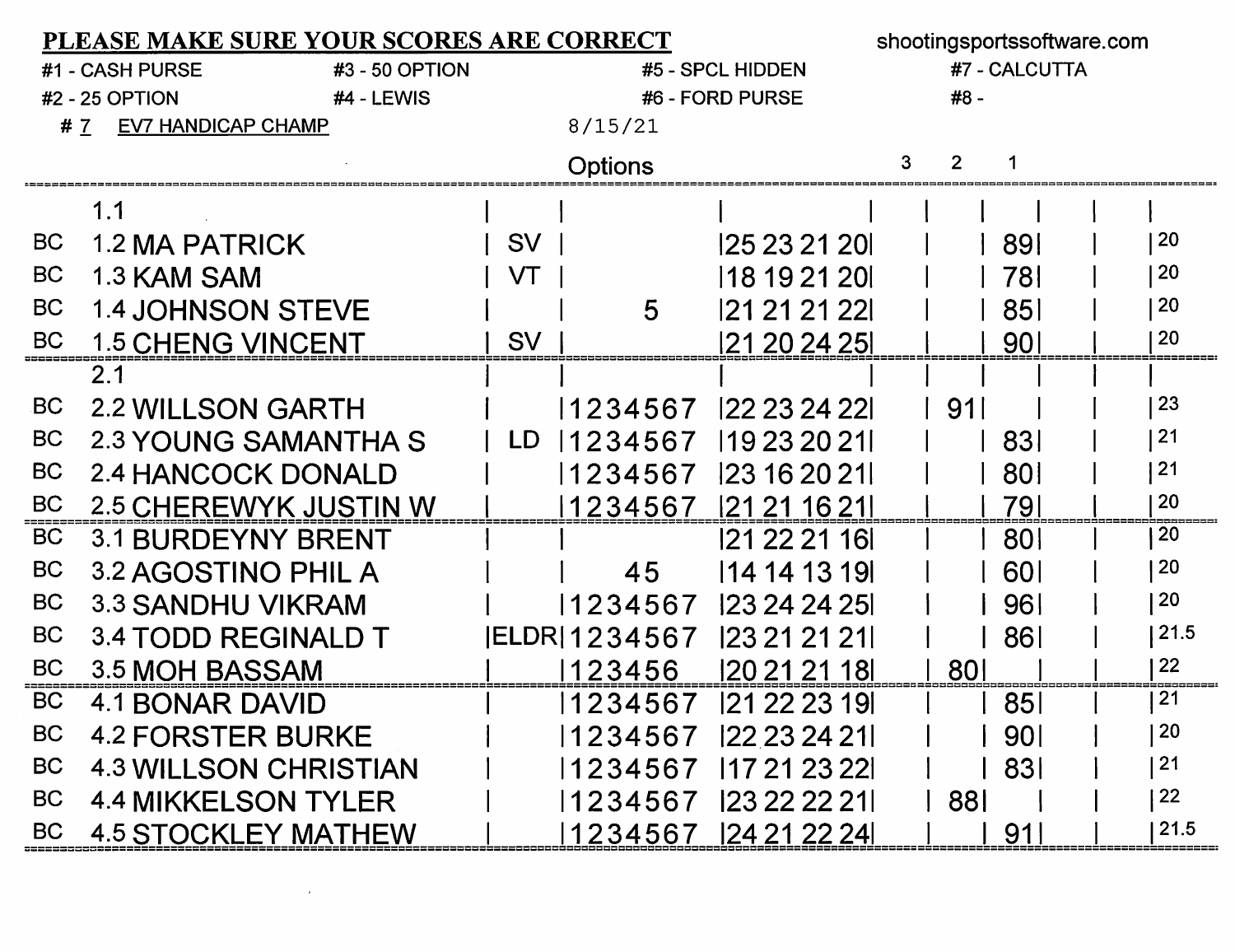|           | PLEASE MAKE SURE YOUR SCORES ARE CORRECT |               | shootingsportssoftware.com |                   |            |                |            |      |
|-----------|------------------------------------------|---------------|----------------------------|-------------------|------------|----------------|------------|------|
|           | #3 - 50 OPTION<br>#1 - CASH PURSE        |               |                            | #5 - SPCL HIDDEN  |            | #7 - CALCUTTA  |            |      |
|           | #2 - 25 OPTION<br>$#4$ - LEWIS           |               |                            | #6 - FORD PURSE   |            | #8 -           |            |      |
|           | <b>EV7 HANDICAP CHAMP</b><br>#7          |               | 8/15/21                    |                   |            |                |            |      |
|           |                                          |               | <b>Options</b>             |                   | 3          | $\overline{2}$ |            |      |
| <b>BC</b> | 5.1 ALAZAWI RAND                         | JR            | 123456                     | 14 14 18 14       |            |                | <b>601</b> | 19   |
| <b>BC</b> | 5.2 YU YANG(JUDY)                        | LD            | 5 7                        | 21 16 19 22       |            |                | 78I        | 19   |
| <b>BC</b> | 5.3 ZHU DANIEL                           | <b>JR</b>     |                            | 121 19 15 161     |            |                | 711        | 19   |
| <b>BC</b> | 5.4 WANG CHUNLEI                         |               |                            | 120 22 22 211     |            |                | 851        | 20.5 |
| <b>BC</b> | 5.5 BINEPAL SANDEEP                      |               |                            | 1234567  23232221 |            |                | 891        | 20   |
|           | 6.1                                      |               |                            |                   |            |                |            |      |
|           | 6.2                                      |               |                            |                   |            |                |            |      |
|           | 6.3                                      |               |                            |                   |            |                |            |      |
|           | 6.4                                      |               |                            |                   |            |                |            |      |
|           | 6.5                                      |               |                            |                   |            |                |            |      |
| BC        | 7.1 BOWMAN BRIAN G                       | <b>IELDRI</b> | 45<br>$\overline{7}$       | 121 20 23 201     |            | 84             |            | 24   |
| <b>BC</b> | 7.2 FOWLER GORD                          |               | l 1<br>7<br>4              | 122 24 23 171     | -861       |                |            | 26.5 |
| <b>BC</b> | 7.3 MILLER RON J                         | <b>ELDRI</b>  | 45                         | 20 12 18 15       | <b>651</b> |                |            | 25.5 |
| <b>BC</b> | <b>7.4 SALT LISA</b>                     | LDI 11        | 7<br>4                     | 22 22 23 22       | -891       |                |            | 27   |
| <b>BC</b> | <b>7.5 COLEMAN ROBERT E</b>              | <b>SV</b>     | 1234567                    | 18 18 21 19       | 761        |                |            | 26.5 |
| <b>BC</b> | 8.1 REMIAS DUSAN                         |               |                            | 1234567  24222520 |            |                | 91         | 21.5 |
| <b>BC</b> | 8.2 TREFANENKO JASON N                   |               | 1234567                    | 123 23 21 181     |            | 851            |            | 22   |
| <b>BC</b> | 8.3 WOODS GARRY J                        | SV            | 45                         | 19 24 23 20       |            | 861            |            | 23.5 |
| <b>BC</b> | <b>8.4 SULLIVAN HARRY</b>                | <b>ELDRI</b>  | $\overline{4}$             | 16 18 22 23       |            | 791            |            | 22.5 |
| <b>BC</b> | 8.5 KUMAR RAJAN                          |               | 1234567                    | 122 17 24 231     |            | 861            |            | 22   |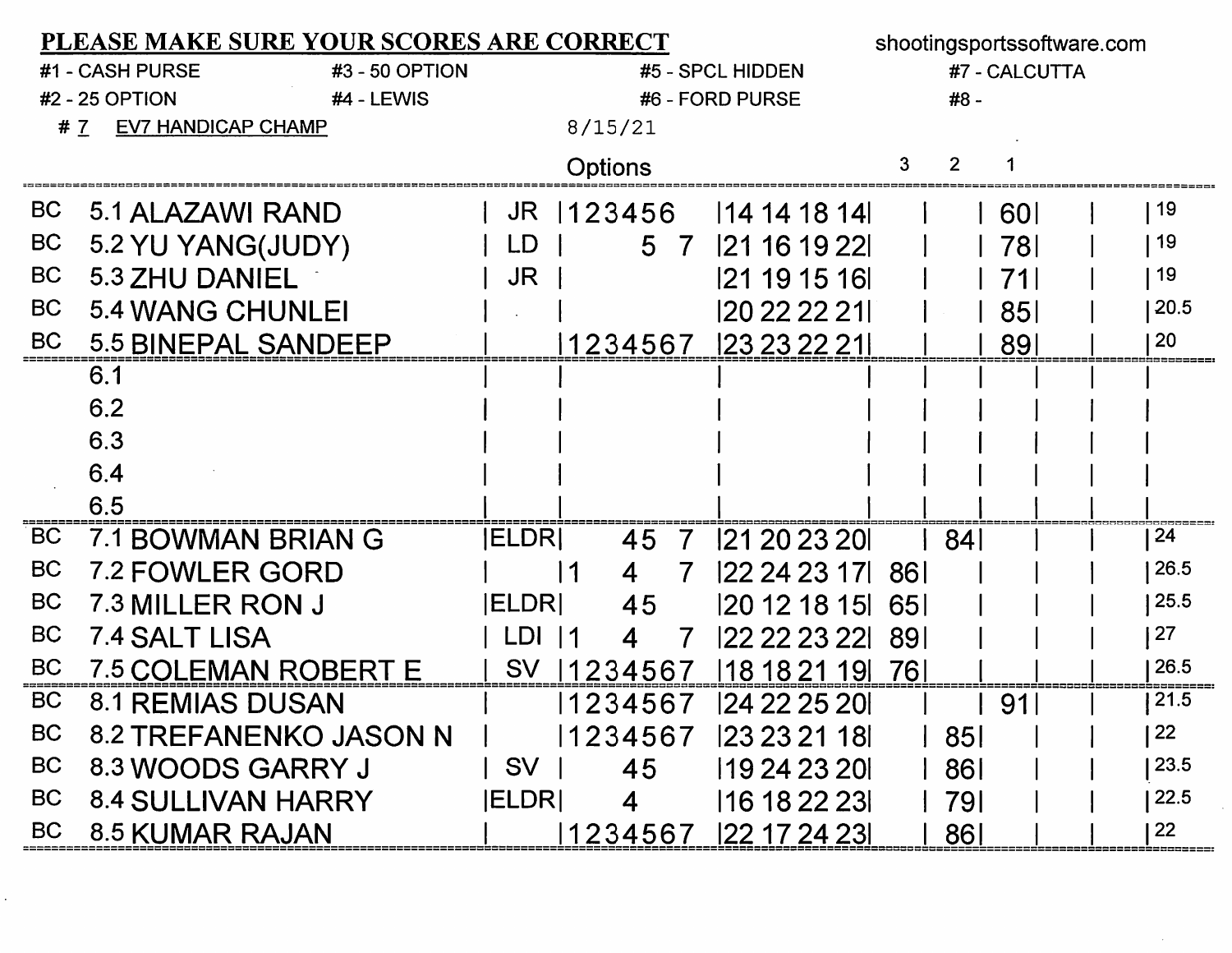| PLEASE MAKE SURE YOUR SCORES ARE CORRECT | shootingsportssoftware.com |          |                    |     |            |  |  |      |
|------------------------------------------|----------------------------|----------|--------------------|-----|------------|--|--|------|
| #3 - 50 OPTION<br>#1 - CASH PURSE        |                            |          | #7 - CALCUTTA      |     |            |  |  |      |
| #2 - 25 OPTION<br>#4 - LEWIS             |                            |          | #6 - FORD PURSE    |     | #8 -       |  |  |      |
| <b>EV7 HANDICAP CHAMP</b><br>#7          |                            | 8/15/21  |                    |     |            |  |  |      |
|                                          |                            | Options  |                    |     |            |  |  |      |
| 9.1                                      |                            |          |                    |     |            |  |  |      |
| 9.2                                      |                            |          |                    |     |            |  |  |      |
| 9.3                                      |                            |          |                    |     |            |  |  |      |
| 9.4                                      |                            |          |                    |     |            |  |  |      |
| 9.5                                      |                            |          |                    |     |            |  |  |      |
| BC 10.1 MUSTER KERRY                     |                            | 45 7     | 23 24 21 20        |     | 881        |  |  | 22.5 |
| <b>BC 10.2 MORRISS MICHAEL</b>           |                            | 1234567  | 121 21 23 251      |     | <u>901</u> |  |  | 23.5 |
| BC 10.3 HALL DOUGLAS                     | VT                         | 45<br>7  | 121 21 21 181      |     | 81         |  |  | 24.5 |
| BC 10.4 HORSMAN DENNIS W                 | <b>SV</b>                  | 11234567 | 119 20 21 21       | -81 |            |  |  | 25   |
| BC 10.5 BARE PAT                         | ELDRI                      |          | 121 21 19 251      |     | 86         |  |  | 23   |
| 11.1                                     |                            |          |                    |     |            |  |  |      |
| 11.2                                     |                            |          |                    |     |            |  |  |      |
| 11.3                                     |                            |          |                    |     |            |  |  |      |
| 11.4                                     |                            |          |                    |     |            |  |  |      |
| 11.5                                     |                            |          |                    |     |            |  |  |      |
| <b>BC</b><br><b>12.1 STEVENS DOM</b>     |                            | 1234567  | 117 18 18 18       |     |            |  |  | 23   |
| BC 12.2 STARK MIKE R                     | VT.                        |          | 2 45 7 23 21 24 18 |     | 861        |  |  | 24.5 |
| BC 12.3 RAJKOWSKI TED                    |                            | 1234567  | 119 20 19 24       |     | 821        |  |  | 23.5 |
| BC 12.4 ZENTNER DENNIS                   |                            | 5 7      | 115 20 16 14       |     | 651        |  |  | 22   |
| BC 12.5 WILSON LLOYD E                   | <b>SV</b>                  |          | 21 21 24 22        |     | 88         |  |  | 22   |

 $\mathcal{L}^{\text{max}}_{\text{max}}$  and  $\mathcal{L}^{\text{max}}_{\text{max}}$ 

 $\sim 100$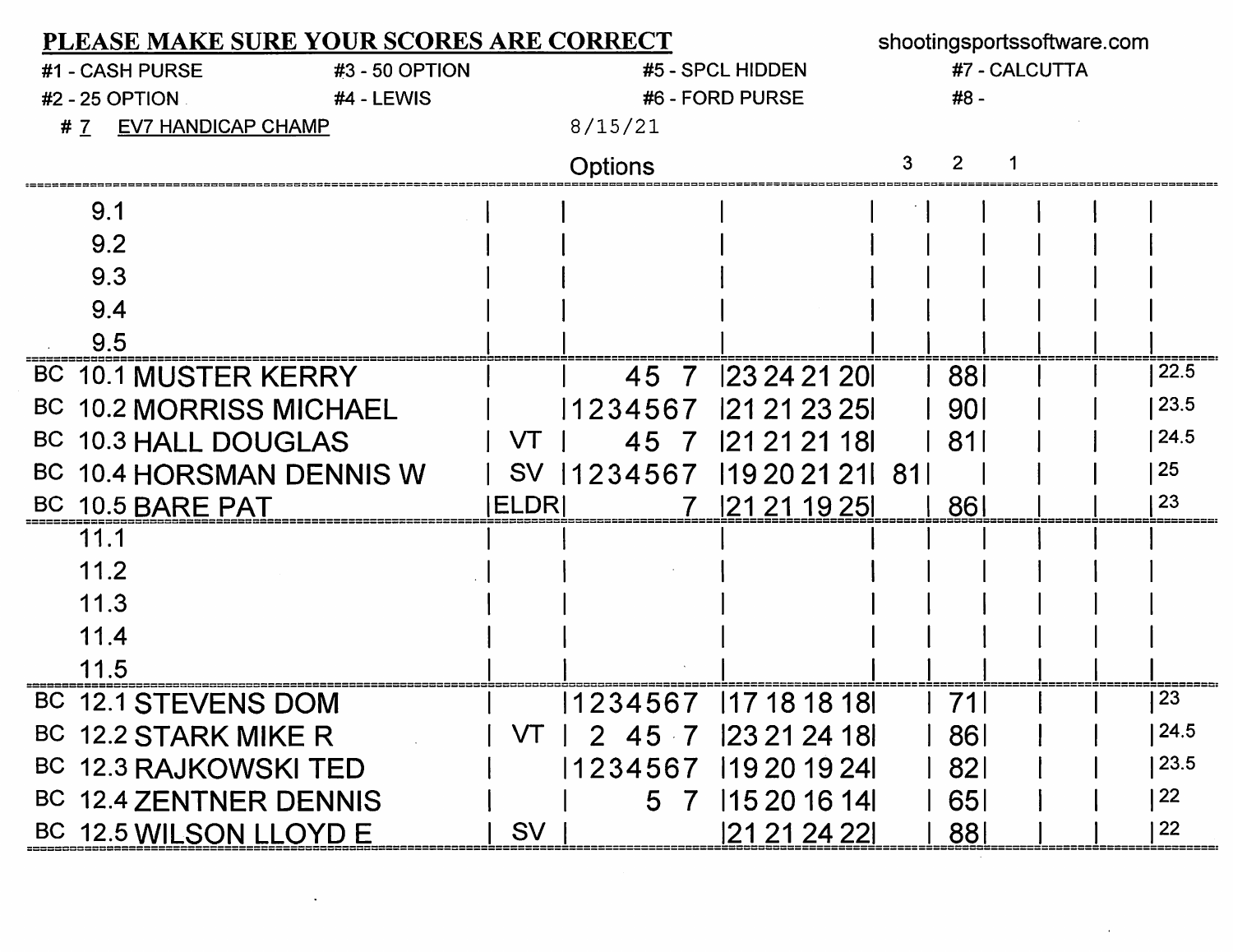| PLEASE MAKE SURE YOUR SCORES ARE CORRECT |                  |                 |                               |               | shootingsportssoftware.com |     |             |  |  |  |
|------------------------------------------|------------------|-----------------|-------------------------------|---------------|----------------------------|-----|-------------|--|--|--|
| #1 - CASH PURSE<br>#3 - 50 OPTION        | #5 - SPCL HIDDEN |                 |                               | #7 - CALCUTTA |                            |     |             |  |  |  |
| <b>#2 - 25 OPTION</b><br>#4 - LEWIS      |                  | #6 - FORD PURSE |                               | #8 -          |                            |     |             |  |  |  |
| <b>EV7 HANDICAP CHAMP</b><br># $7$       | 8/15/21          |                 |                               |               |                            |     |             |  |  |  |
|                                          |                  | <b>Options</b>  |                               |               |                            |     |             |  |  |  |
| BC 13.1 BRETI KEVIN                      |                  |                 | 1234567 2024 18 19            |               | -811                       |     | 23          |  |  |  |
| 13.2                                     |                  |                 |                               |               |                            |     |             |  |  |  |
| BC 13.3 SEKELA MATTEO                    |                  |                 | 1234567 24 21 24 25           |               | 941                        |     | 22.5        |  |  |  |
| BC 13.4 OTWAY DANIEL F                   |                  |                 | 1234567 121 22 23 221         |               |                            | 881 | 20.5        |  |  |  |
| BC 13.5 HUBERMAN JON                     |                  |                 | 121 15 23 171                 |               |                            | 761 | $21$        |  |  |  |
| BC 14.1 MCQUARRIE KELLY P                |                  | 4               | 119 19 25 22 85 1             |               |                            |     | 25          |  |  |  |
| BC 14.2 LEUNG DAVID C                    |                  |                 | 2345 7 21 19 22 21 83         |               |                            |     | 26.5        |  |  |  |
| BC 14.3 GINN TOM E                       |                  |                 | SV 1234567 19252121           | -861          |                            |     | 27          |  |  |  |
| BC 14.4 IZOV LUBEN                       |                  |                 | 1234567 19191723 78           |               |                            |     | $\sqrt{27}$ |  |  |  |
| BC 14.5 FADDEN ALAN                      |                  |                 | VT  1234567  18201718  73     |               |                            |     | 26          |  |  |  |
| 15.1                                     |                  |                 |                               |               |                            |     |             |  |  |  |
| 15.2                                     |                  |                 |                               |               |                            |     |             |  |  |  |
| 15.3                                     |                  |                 |                               |               |                            |     |             |  |  |  |
| 15.4                                     |                  |                 |                               |               |                            |     |             |  |  |  |
| 15.5                                     |                  |                 |                               |               |                            |     |             |  |  |  |
| BC 16.1 WHITE ROBERT                     |                  |                 | SV 1234567 2018 2017 75       |               |                            |     | 26.5        |  |  |  |
| BC 16.2 BROTEN GERALD                    | EL               |                 | 21 16 19 21 77                |               |                            |     | 125.5       |  |  |  |
| BC 16.3 ROSEBOOM BILL                    |                  |                 | VT   1234567   1919 1616   70 |               |                            |     | 27          |  |  |  |
| BC 16.4 FOOKS BRIAN F                    |                  |                 | 1234567  20211922  82         |               |                            |     | 27          |  |  |  |
| BC 16.5 ELLIS DONOVAN                    | VT               |                 | 4567 14 17 21 16 68           |               |                            |     | 25          |  |  |  |

 $\label{eq:2.1} \frac{1}{\sqrt{2}}\int_{\mathbb{R}^3}\frac{1}{\sqrt{2}}\left(\frac{1}{\sqrt{2}}\right)^2\frac{1}{\sqrt{2}}\left(\frac{1}{\sqrt{2}}\right)^2\frac{1}{\sqrt{2}}\left(\frac{1}{\sqrt{2}}\right)^2\frac{1}{\sqrt{2}}\left(\frac{1}{\sqrt{2}}\right)^2.$